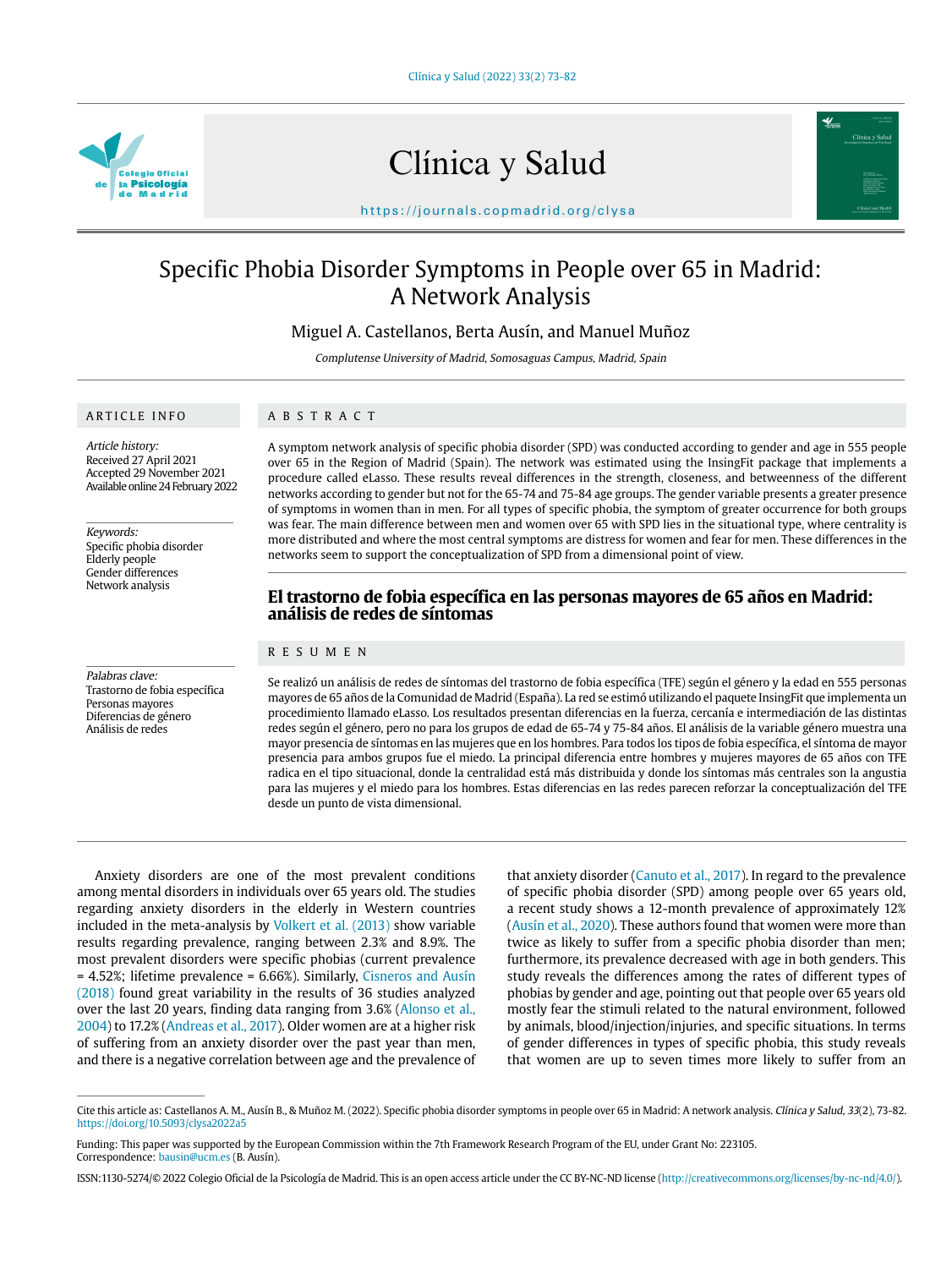animal-specific phobia than men and twice as likely to suffer from one related to the natural environment than men. In addition to this, anxiety disorders worsen the quality of life and level of functioning of people over 65 years old (Ausín et al., 2020; Canuto et al., 2017; Grassi et al., 2020). Concerning SPD, results are found in the same line, where it decreases the level of functioning and negatively affects the quality of life of people over 65 years old (Ausín et al., 2020).

Even though approximately 12% of the older population has SPD, which is a major health problem in this population, current systems of diagnosis (Diagnostic and Statistical Manual of Mental Disorders – DSM-5; International Statistical Classification of Diseases and Related Health Problems – ICD-11) do not indicate differentiated symptoms for SPD in those over 65 or any gender differences, suggesting a series of common diagnostic criteria with the same importance, which perhaps in the elderly population may not represent the full extent of the disorder. Palmer et al. (1997) note that a common problem in the literature is the application of DSM-IV-like criteria developed from studies of younger adults to geriatric samples without regard for the occurrence of atypical symptoms, high occurrence of depressive and medical co-morbidity, and influence of ageing-related psychosocial changes in the clinical picture. Furthermore, clinicians are often forced to make treatment decisions for their elderly patients based on uncontrolled clinical observations or questionable extrapolation of treatment data in younger adults. An open-minded approach unhinged by 'conventional wisdom' is warranted. However, different studies report different symptomatology of SPD according to age and gender. For example, Fredrikson et al. (1996) studied the characteristics of SPD in people between the ages of 8 and 70 and found that, overall, 21.2% women and 10.9% men met the criteria for any single specific phobia. Animal phobia had a prevalence of 12.1% in women and 3.3% in men. Point prevalence of situational phobia was 17.4% in women and 8.5% in men. Women, as compared to men, gave higher fear ratings for all objects and situations. Inanimate object fears and phobias were more common in older than younger individuals. Animal fears were more intense in younger than in older individuals. Fear of flying increased, and fear of injections decreased as a function of age in women but not in men. Thus, specific fears and phobias are heterogeneous concerning sex and age distribution. The review carried out by Coelho et al. (2010) regarding specific phobia in older adults can be added to these findings. These authors extract 4 conclusions from their review. First, age-related sensory impairments are common and interfere both with information processing and communication. Second, cohort effects might result in underreporting, through the inability to communicate or recognize anxiety symptoms, misattributing them to physical conditions. Third, medical illnesses create symptoms that might cause, interfere with, or mimic anxiety. Fourth, diagnostic criteria and screening instruments were usually developed using younger samples and are therefore not adapted to the functional and behavioral characteristics of older ones.

These categorical diagnostic classifications presume that symptoms of mental disorders are reflective of underlying diseases and have the potential to obscure important differences between specific symptoms, as well as relationships among symptoms. An alternative approach to these categorical classifications is the perspective of symptom networks in psychopathology proposed by Borsboom (2017). This approach questions the fact that diagnostic criteria within the same mental disorder are independent of each other. Borsboom and Cramer (2013) point out that network analysis allows the identification of "central" symptoms, strongly connected to the other symptoms in the network. The central nodes are the most dangerous because then the probability of that symptom causing the development of other symptoms is high. Networks consist of nodes and edges. Nodes represent the objects of study, and edges represent the connections between them. In psychopathology networks, nodes represent symptoms, and edges represent associations between symptoms (McNally, 2016). Nodes are usually visualized as circles

and edges are lines that connect these nodes, and they can represent any conceivable sort of relationship (e.g., [partial] correlations, odds ratios) (Borsboom & Cramer, 2013). To build a network, one first identifies the elements that will function as nodes, e.g., symptoms of major depressive disorder. Second, one determines what kind of relationship is represented by the edges. For example, the relationship can be defined as being a symptom of the same disorder in DSM-5. In this case, any two symptoms that satisfy this relationship are connected. These relationships are coded in an adjacency matrix with all symptoms shown in rows and columns. This matrix is subsequently used as an input for visualizing the network (Borsboom & Cramer, 2013).

To our knowledge, only a few studies have employed network analysis of SPD symptoms (Borsboom & Cramer, 2013; Kendler et al., 2020), and no symptom network analysis studies were found for SPD in the over 65 population.

In terms of symptom networks in SPD in the general population, these authors find a high correlation between avoiding a phobic situation/object and feeling distress over having a specific phobia. Borsboom and Cramer (2013) point out that it is possible that these two symptoms are not directly related but that their association is caused by a third symptom of specific phobia: exposure to the phobic situation/ object provokes intense fear, as a result of which a patient avoids that phobic situation/object and feels distressed about the whole situation.

We hypothesize that it is possible to construct different networks based on gender and age in SPD in people over 65. The current study is based on national data from the study on health and well-being of people between 65 and 84 years old in Europe (MentDis\_ICF65+ Study), which is a contemporary, nationally representative study of older adults. This study has two aims: (1) to construct SPD networks based on DSM-IV-TR criterion symptoms and (2) to estimate the network structure among SPD symptoms and analyze age and gender-related differences in a sample of people over 65 years old in the Region of Madrid (Spain).

#### **Method**

# **Design**

The sample was obtained from the MentDis\_ICF65+ Study (Andreas et al., 2013), regarding the health and well-being of people between 65 and 84 years old in Europe. This longitudinal study was conducted across six European cities. The sample was randomly selected from the population over 65 but under 84 years old in Madrid. The 21 districts of Madrid were included, and a random sample of the rural areas was taken.

#### **Participants**

A total of 555 people who met the inclusion criteria were interviewed.

Since previous epidemiological studies included few men in the 75-84 age group, it was decided to stratify the sample by age and sex, so that combinations would be well balanced.

This ensured around 130 persons per group, which would allow data analyses to be carried out.

The inclusion criteria of the sample were as follows: between 65 and 84 years of age, Living in Madrid, and able to provide informed consent to participate in the study. The exclusion criteria for the sample were as follows: presenting a severe cognitive impairment after evaluation using a Mini-Mental State Examination (Mini-mental; Folstein et al.,1975) cut-off point of > 18 and having a language barrier preventing an interview.

The study was conducted following the Declaration of Helsinki and the protocol was approved by the Deontological Commission of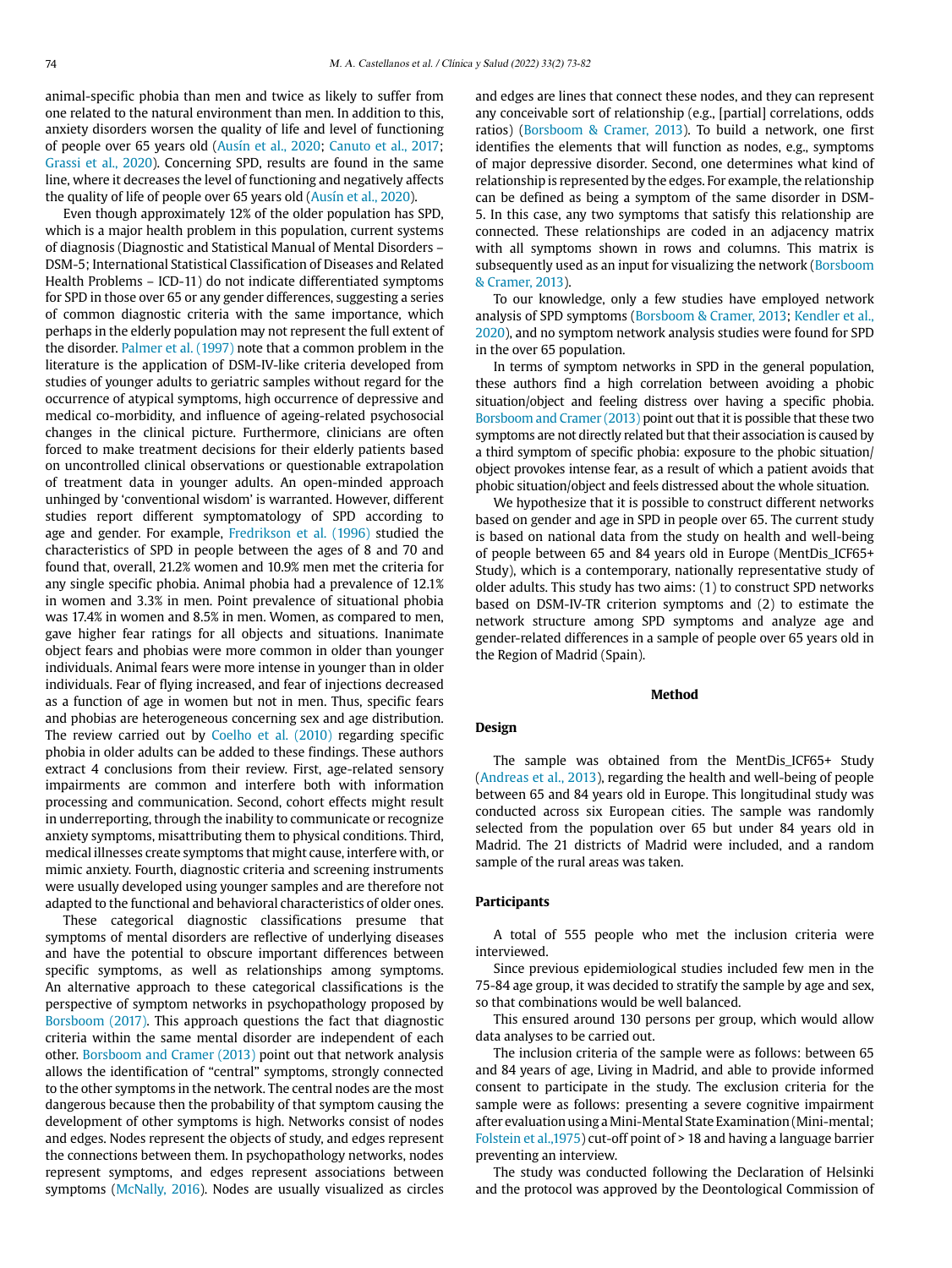the Faculty of Psychology of the Complutense University of Madrid, with reference No. 2203201, and the European Commission.

#### **Variables and Instruments**

**Sociodemographic variables:** questions developed ad hoc allowed data collection on age, gender identity, marital status, and educational level.

**Evaluation of specific phobia disorder.** To evaluate and diagnose SPD, the Composite International Diagnostic Interview for people over 65 years old (CIDI65+) was applied (Wittchen et al., 2014). This standardized diagnostic interview was used to collect the lifetime, 12-month, and current prevalence data of mental disorders among elderly people. Thus, the CIDI65+ yields diagnoses based on the criteria of the DSM-IV-TR classification system (American Psychiatric Association [APA, 2000]). To develop the CIDI65+, the computerassisted version of the CIDI was used, consisting of standardized questions on symptoms, supplemented by self-assessment checklists included in a required response booklet.

**MentDis\_ICF65+ version of CIDI65+.** It was developed by the study group under the leadership of Wittchen (Wittchen et al., 2014). The process started with introductory training of all project partners to critically review and identify how the format, structure, and content of CIDI can be improved for use by older people. The general principle in the modification process was to maintain the overall content, structure, and standards of the original CIDI as far as possible and to ensure the integrity of all variables used for the diagnostic computer algorithms. Findings seem to suggest that the major modifications implemented, like shortening of questions by breaking them down into subsets, commitment and sensitivity modules consisting of visual aids and dimensional scales to give respondents more time to reconsider and to remember, implementation of optional synonyms for core symptoms, reduction of skip rules and extensions of dimensional measures are feasible, resulting in mostly good reliability estimates in the range of previous reliability findings reported for considerably younger samples (Wittchen et al., 2014). The test-retest reliability of this interview is acceptable for the anxiety disorder ( $k = .62$ , range = .30-.78; Wittchen et al., 2014). There are five DSM-5 symptoms (American Psychiatric Association [APA, 2014]) for SPD, and in the DSM-IV-TR there is one: 1) the phobic situation is avoided or endured with intense anxiety or distress (AVOI); 2) marked distress about having the phobia or avoidance/anxious anticipation/distress in the feared situation significantly interferes with the person's life (DISTRESS); 3) exposure to the feared situation almost invariably provokes anxiety, which may take the form of a situationally bound or predisposed panic attack (EXPO); 4) marked and persistent fear that is excessive and unreasonable, cued by the presence or anticipation of a specific object or situation (FEAR); and 5) the person recognizes that this fear is excessive or unreasonable (RECG). The types of specific phobia contemplated by the DSM-IV-TR and the DSM-5 are the same. Differences are found regarding the order of the 7 diagnostic criteria, but the modifications are minimal in their content, although the wording is not exact. The DSM-5 broadens the criterion that fear or anxiety or avoidance typically lasts six or more months, also in people over 18 years old.

#### **Analyses**

The frequencies and percentages of the items in the CIDI65+ interview were calculated as descriptive statistics. A test for two proportions (Z-test) was calculated to compare the proportions of each symptom in each variable under study, gender (female, male), and age (65-74 and 75-84 age group).

The analyses have been performed with R statistical software (v.3.5.6) using several packages. The network was estimated using the

InsingFit package created by van Borkulo (van Borkulo et al., 2015), which implements a procedure called eLasso. This procedure is an extension of the Lasso procedure that is widely used for continuous data and that imposes a L1 penalty on the estimation of the inverse covariance matrix. ELasso has been shown to work best when the data are binary without generating excessive computational overhead. The eLasso procedure is based on an adaptation to a binary space {0,1} of the Ising model which is widely used in physical sciences and that depends on two parameters βjk (interaction between variables j and k) and  $\tau$ j (threshold of the variable to take the value 1). These parameters  $\beta$  and  $\tau$  are estimated with logistic regressions in which for each variable both coefficients are calculated as a function of all the other variables in the network. These  $\tau$  and  $\beta$  coefficients are finally used to represent the nodes and edges of the network. To guarantee the sparsity of the network, a L1 penalty is imposed on these estimated coefficients. This contraction is controlled by a penalty parameter that is chosen, not arbitrarily in this model but based on the extended Bayesian information criterion (EBIC), which has been shown (van Borkulo et al., 2015) to have good metric properties (converges with increasing sample size and has a low false-positive rate). The visualization of networks was carried out with the qgraph package (Epskamp et al., 2012) (gamma = .25). The centrality of each symptom is represented in a table with its raw values and a graph with the standardized values for the statistics of strength, closeness, and betweenness, which are calculated as z-scores.

|  | <b>Table 1.</b> Sociodemographic Characteristics of the Sample ( $N = 555$ ) |  |  |  |  |  |  |  |
|--|------------------------------------------------------------------------------|--|--|--|--|--|--|--|
|--|------------------------------------------------------------------------------|--|--|--|--|--|--|--|

| Socio-demographic characteristics | N                  | Prevalence (%) |
|-----------------------------------|--------------------|----------------|
| Age (average)                     |                    |                |
| 65-74                             | 296                | 53.3           |
| 75-84                             | 259                | 46.7           |
| Gender                            |                    |                |
| Men                               | 267                | 48.1           |
| Women                             | 288                | 51.9           |
| <b>Marital Status</b>             |                    |                |
| Married                           | 336                | 60.5           |
| Separated                         | 13                 | 2.3            |
| <b>Divorced</b>                   | 28                 | 5.0            |
| Widower                           | 151                | 27.2           |
| Never been married                | 26                 | 4.7            |
| Other                             | $\mathbf{1}$       | 0.2            |
| Widower since (no. years)         | 13.09 (range 0-50) |                |
| Country born                      |                    |                |
| Spain                             | 547                | 98.6           |
| Other                             | 8                  | 1.4            |
| Years of schooling                |                    |                |
| $0 - 3$                           | 88                 | 15.9           |
| $4 - 12$                          | 338                | 61.1           |
| $13+$                             | 127                | 23.0           |
| Work status                       |                    |                |
| Retired                           | 400                | 72.1           |
| Homemaker/housewife               | 137                | 24.7           |
| Working/employed                  | 13                 | 2.3            |
| Unemployed                        | $\overline{4}$     | 0.7            |
| Other                             | $\mathbf{1}$       | 0.2            |

Estimates of the networks were made independently according to gender (male vs. female) and age (65-74 vs. 75-84). The estimation procedure was the same for all, but to facilitate the visual comparability of the results, the nodes of each group were forced to coincide positively using the layout found for the network with all subjects.

The stability of the network obtained for all subjects was estimated with the botnet package by calculating the stability of the correlations between the edges against the loss of subjects using bootstrapping subsamples. The stability index CS ( $cor = .70$ ) used by Epskamp et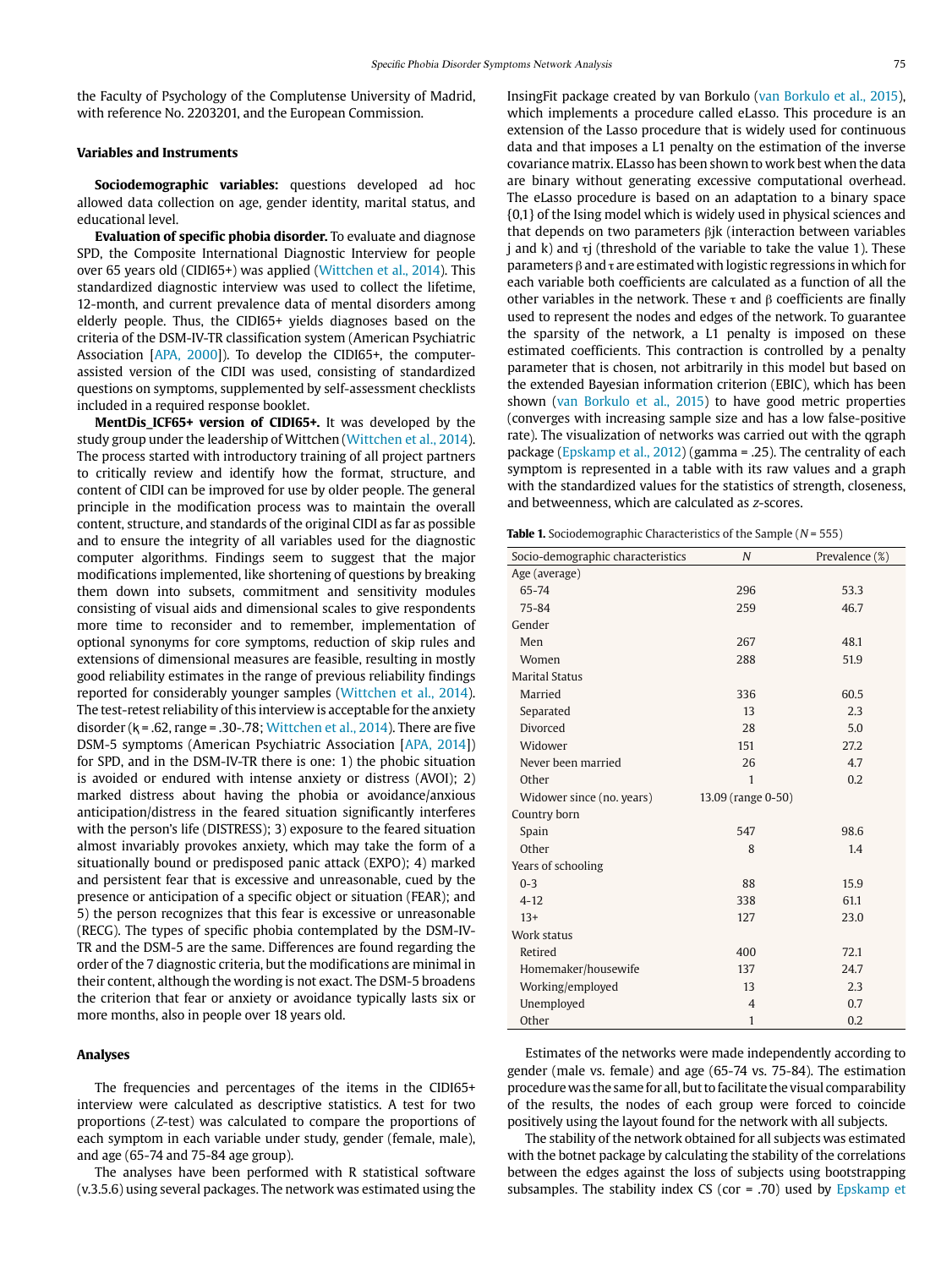#### **Table 2.** Frequencies and Percentages of Symptoms for Gender and Age Variables in Phobia Types

|                  |           | Gender    |                         |           | Age Groups |                         |
|------------------|-----------|-----------|-------------------------|-----------|------------|-------------------------|
|                  | Female    | Male      | $Z$ -test ( $p$ -value) | 65-74     | 75-84      | $Z$ -test ( $p$ -value) |
| All              | 288 (52%) | 267 (48%) |                         | 296 (54%) | 259 (46%)  |                         |
| Animal-type      |           |           |                         |           |            |                         |
| <b>AVOI</b>      | 75 (26%)  | 19 (7%)   | 33.94 ( $\leq$ .001***) | 61(21%)   | 33 (13%)   | $5.53(.019*)$           |
| <b>DIST</b>      | 86 (30%)  | 19 (7%)   | 45.26 ( $\leq$ .001***) | 70 (24%)  | 35 (14%)   | $8.60(.003**)$          |
| <b>EXPO</b>      | 69 (24%)  | 18 (7%)   | $29.78 \times 0.001***$ | 57 (19%)  | 30(12%)    | $5.59(.018*)$           |
| <b>FEAR</b>      | 108 (38%) | 35 (13%)  | 41.83 $(<.001***$       | 92 (31%)  | 51 (20%)   | $8.78(.003**)$          |
| <b>RECG</b>      | 55 (19%)  | 8(3%)     | $34.11 \times .001***$  | 42 (14%)  | 21 (8%)    | $4.49(.034*)$           |
| Average          | 34.6      | 12.8      |                         | 21.8      | 13.4       |                         |
| Blood-type       |           |           |                         |           |            |                         |
| <b>AVOI</b>      | 20(7%)    | 24 (9%)   | 0.54(0.463)             | 28 (9%)   | 16(6%)     | 1.61(.204)              |
| <b>DIST</b>      | 38 (13%)  | 41 (15%)  | 0.37(0.544)             | 49 (17%)  | 30 (12%)   | 2.40(0.121)             |
| <b>EXPO</b>      | 28 (10%)  | 25 (9%)   | 0.00(1.00)              | 32 (11%)  | 21 (8%)    | 0.88(.349)              |
| <b>FEAR</b>      | 50 (17%)  | 45 (17%)  | $0.00$ $(.964)$         | 56 (19%)  | 39 (15%)   | 1.19(.275)              |
| <b>RECG</b>      | 22(8%)    | 21 (8%)   | 0.00(1.00)              | 24 (8%)   | 19 (7%)    | 0.03(0.857)             |
| Average          | 11.0      | 11.6      |                         | 12.8      | 9.6        |                         |
| Natural-type     |           |           |                         |           |            |                         |
| <b>AVOI</b>      | 51 (18%)  | 32 (12%)  | 3.13(077)               | 55 (19%)  | 28 (11%)   | $5.96(.015*)$           |
| <b>DIST</b>      | 66 (23%)  | 44 M.A.   | 3.22(.073)              | 70 (24%)  | 40 (15%)   | $5.35(.021*)$           |
| <b>EXPO</b>      | 47 (16%)  | 38 (14%)  | 0.32(0.573)             | 56 (19%)  | 29 (11%)   | $5.77(.016*)$           |
| <b>FEAR</b>      | 87 (30%)  | 58 (22%)  | $4.74(.029*)$           | 90 (30%)  | 55 (21%)   | $5.55(.018*)$           |
| <b>RECG</b>      | 39 (14%)  | 19 (7%)   | $5.45(.020*)$           | 38 (13%)  | 20(8%)     | 3.34(.068)              |
| Average          | 20.2      | 14.2      |                         | 21.0      | 13.2       |                         |
| Situational-type |           |           |                         |           |            |                         |
| <b>AVOI</b>      | 52 (18%)  | 15(6%)    | $19.04 \,(<.001***)$    | 39 (13%)  | 28 (11%)   | 0.52(0.470)             |
| <b>DIST</b>      | 57 (20%)  | 24 (9%)   | $12.12 \div .001***$    | 48 (16%)  | 33 (13%)   | 1.07(.300)              |
| <b>EXPO</b>      | 45 (16%)  | 23(9%)    | $5.70(.017*)$           | 40 (14%)  | 28 (11%)   | 0.70(0.401)             |
| <b>FEAR</b>      | 75 (26%)  | 39 (15%)  | $10.41$ (< .001**)      | 71 (24%)  | 43 (17%)   | $4.17(.041*)$           |
| <b>RECG</b>      | 36 (12%)  | 20(7%)    | 3.30(.069)              | 35 (12%)  | 21 (8%)    | 1.71(0.191)             |
| Average          | 18.4      | 9.2       |                         | 15.8      | 12.0       |                         |
| Any-type         |           |           |                         |           |            |                         |
| <b>AVOI</b>      | 122 (42%) | 64 (24%)  | $20.21$ (< .001***)     | 114 (39%) | 72 (28%)   | $6.64(.010**)$          |
| <b>DIST</b>      | 143 (50%) | 87 (33%)  | $15.94 \,(<.001***)$    | 142 (48%) | 88 (34%)   | $10.58(.002**)$         |
| <b>EXPO</b>      | 121 (42%) | 77 (29%)  | $9.91(.002**)$          | 124 (42%) | 74 (29%)   | $10.11(.002**)$         |
| <b>FEAR</b>      | 165 (57%) | 105 (39%) | $17.19 \times 0.001***$ | 164 (55%) | 106 (41%)  | $11.02$ (< .001***)     |
| <b>RECG</b>      | 106 (37%) | 55 (21%)  | $16.89$ (< .001***)     | 104 (35%) | 57 (22%)   | $10.93$ (< .001***)     |
| Average          | 45.6      | 29.2      |                         | 43.4      | 30.0       |                         |

 $*_{p < .05, *_{p < .01, *_{p < .001.}}$ 

al. (2018) reports the percentage of subsamples that have found a correlation between the original edge and those of the samples equal to or higher than .70 and shows reasonable stability for values equal to or higher than .20.

#### **Results**

#### **Characteristics of the Sample**

The sample included 555 men and women between 65 and 84 years of age. The mean age was 73.5. Table 1 shows the sociodemographic characteristics of the sample, with the distribution of men and women being consistent with census reports (48% men and 52% women; Instituto Nacional de Estadística [INE, 2020]).

#### **Symptomatology and Differences in Age and Gender**

Descriptive statistics with frequencies and percentages of occurrence of each of the phobia types and its symptoms for gender (female, male) and age groups (65-74, 75-84 years) are found in Table 2.

The gender variable presents a greater presence of symptoms in women than in men. For animal phobia, the Z-test showed significant differences for all symptoms, with an average frequency for women of 34.6%, while in men it is only 12.8%; the symptom of greater occurrence for both groups was FEAR (38% and 13% for women and men, respectively) and the least was RECG (19% and 3%). In bloodinjection-injury (BII) phobia, no significant differences were found between the two groups, showing very similar percentages in all symptoms. In natural environment phobia, significant differences were detected only for FEAR (30% and 22%) and RECG (14% and 7%) symptoms, being similar for the rest of them. In the situational type, differences were detected for all frequencies except for the RECG symptom. Finally, considering simultaneously all types of phobias (Any Type Phobia) the average frequency of occurrence of a symptom for women was 45.6% while for men it was 29.2%. Significant differences were found in all symptoms, with FEAR being the most frequent for both groups and RECG the least frequent.

In the age variable, the differences in the percentages between the 65-74 and 75-84 age groups are smaller; however, significant differences are found for all the symptoms of the animal type and most of the natural environment type (except RECG). No differences are found for any of the blood-injection-injury type symptoms and for the situational type only the FEAR symptom shows differences. Considering all types of phobias together (Any Type), greater symptomatology can be seen for the younger group, 65-74, with an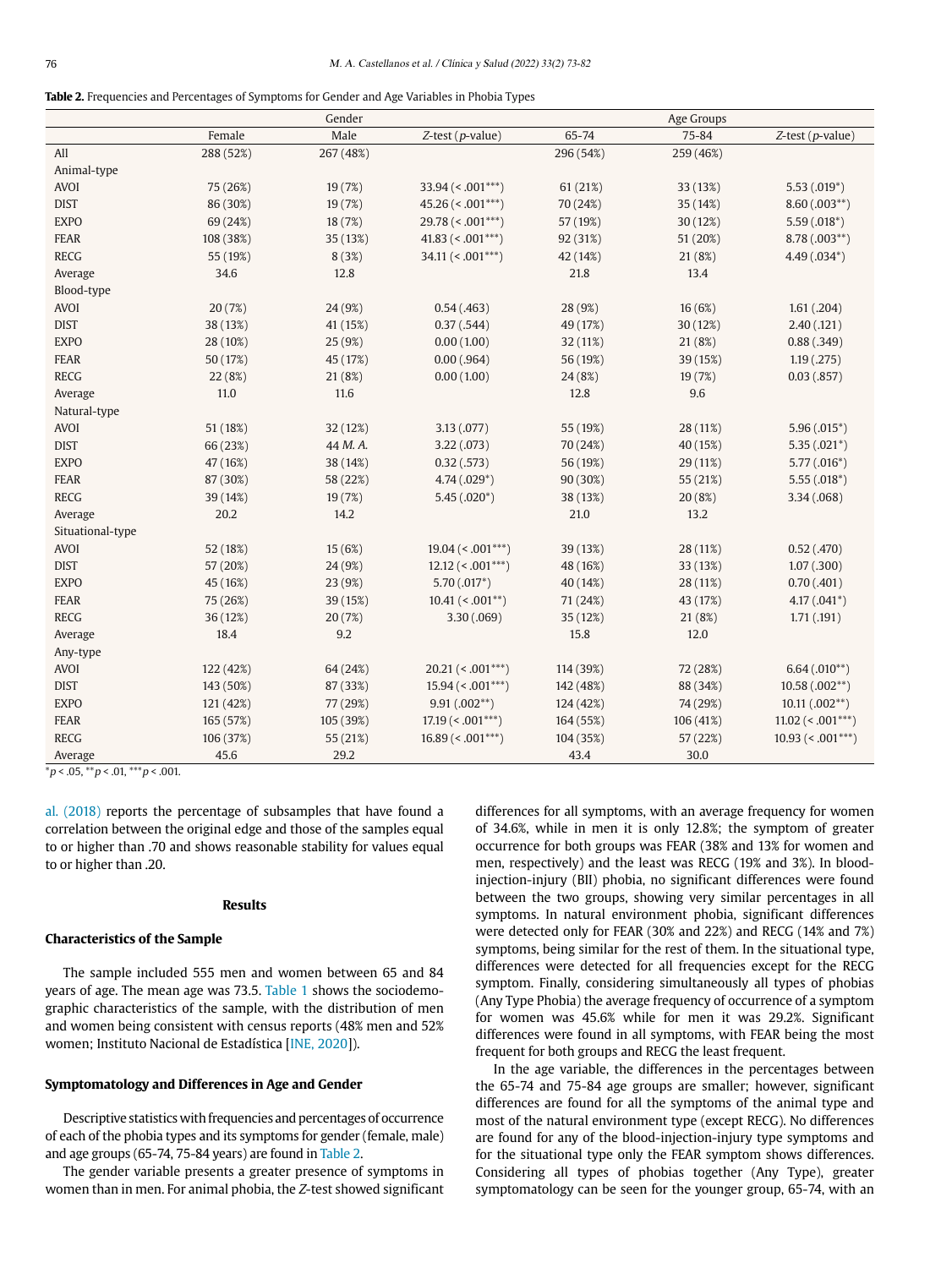

**Figure 1.** Symptom Networks of Each Type of Phobia by Gender Groups: Female (left) and Male (right).

Each node represents an item, and each link represents a relation between each pair of items (bolder lines indicate stronger relations). Centrality indices are represented with blue (female) and red (male).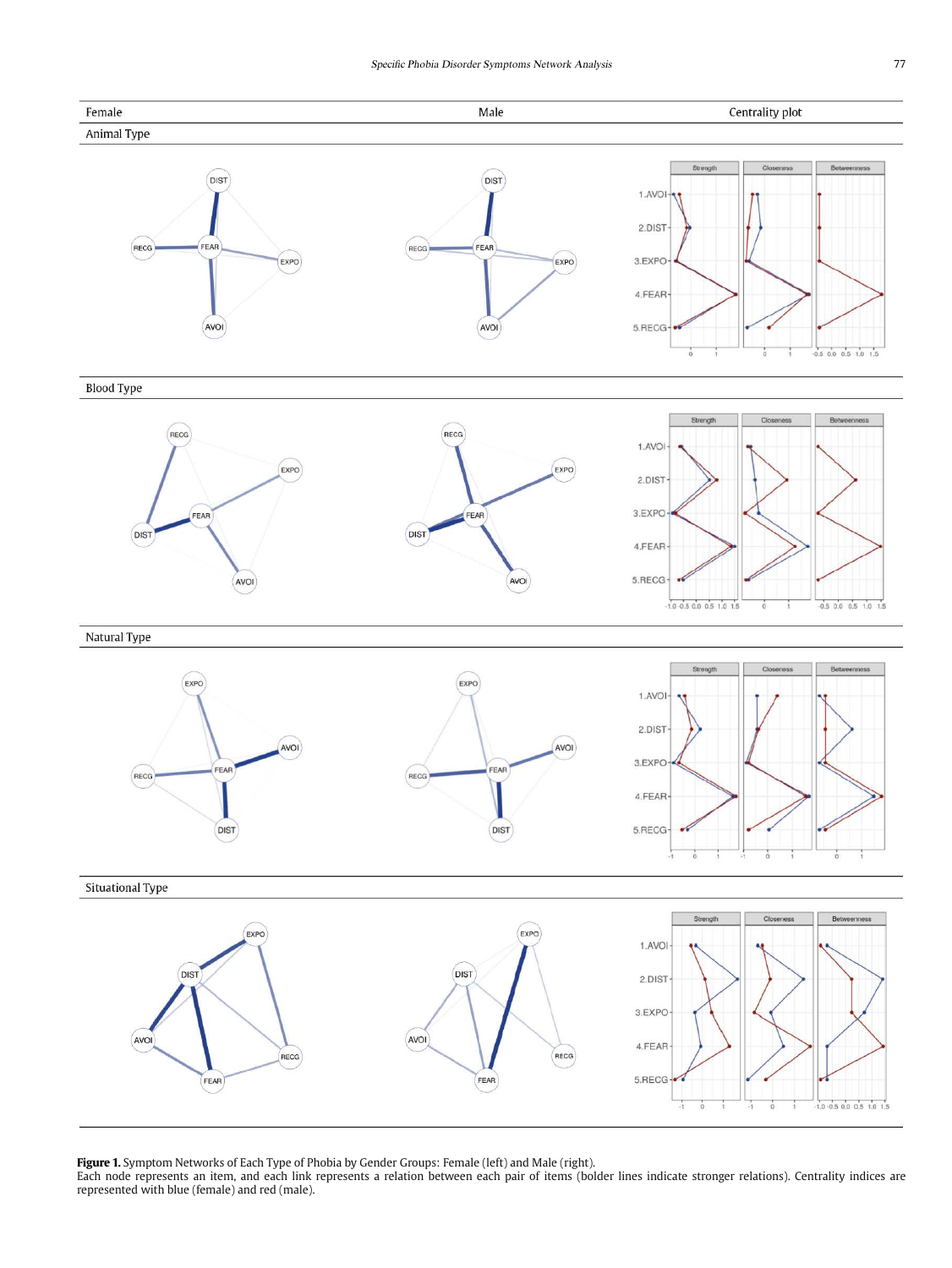

**Figure 1** (Continued). Symptom Networks of Each Type of Phobia by Gender Groups: Female (left) and Male (right).

Each node represents an item, and each link represents a relation between each pair of items (bolder lines indicate stronger relations). Centrality indices are represented with blue (female) and red (male).

average percentage of 43.4% compared to 30% for the older group, 75-84.

#### **Gender-based Networks**

To facilitate the interpretation of the results, for each phobia type, a single network with all subjects was estimated and its layout was used for all the calculated subgroup networks. The stability statistics were calculated using these networks.

The networks for all types of phobias and their centrality graphs (strength, closeness, and betweenness) calculated for the female (left) and male (right) groups can be seen in Figure 1.

For all types of phobias, a very similar distribution of centrality can be seen, with FEAR being the most central symptom while the others are peripheral. The exception is the situational type, where the centrality is more distributed, with DIST for women and FEAR for men being the most central symptoms. In the case of the animal type, although the networks are very similar, there is a greater interrelationship between AVOI and EXPO in men, being practically non-existent in women. In the blood-injury-injection type network, the edge RECG-DIST is practically non-existent for men, with the DIST-EXPO and RECG-FEAR relationships appearing frequently. For the natural environment type, both networks are quite similar with the almost total overlapping of the centrality graphics, the most significant difference being in the relationship between EXPO and FEAR, which is strong for the women's group and non-existent in the men's group. For the situational type, the network is completely different from the other phobias. For the women's group, the most central node is DIST interrelating directly with EXPO, FEAR and AVOI while in the case of men the sparsity of the network is greater and can be summarized in the relationship between FEAR and EXPO. Considering all types of phobias together (Any Type), the same star pattern can be seen, with FEAR being the most central symptom. The main difference between the groups is a greater intensity of the FEAR-RECG edge for women and FEAR-AVOI for men.

#### **Age-based Networks**

The networks for all types of phobias, and their centrality graphs (strength, closeness, and betweenness) calculated for the 65-74 (left) and 75-84 (right) age groups, can be seen in Figure 2.

In the graphs, it can be seen how for both age groups the similarity of the interrelations between the symptoms is great, with FEAR as the central symptom. For the animal type, the edge and centrality parameters are almost identical and apply to blood and natural types. Similar to the comparison for gender, the situational type presents a different pattern in which FEAR is not the most central symptom. The most central symptom for the younger group was DIST, while for the older group it was FEAR. It also highlights that the AVOI-FEAR edge is practically non-existent for the 65-74 age group, while it is one of the relevant relationships for the 75-84 age group. Considering all the symptoms together (Any Type), the networks for both groups practically overlap.

#### **Network Stability**

The stability of the networks calculated according to the index proposed by Epskamp, CS (cor = .70), for the values of edges intercepts and strength can be found in Table 3. Most of the indices are higher than .20, obtaining in general very acceptable values for network stability with an index average of .40.

**Table 3.** Network Stability according to the CS (cor = .70) Index

|                   | Edge | Intercept  | Strength |
|-------------------|------|------------|----------|
|                   |      | <b>Sex</b> |          |
| Animal type       | .52  | .36        | .67      |
| Blood type        | .13  | .28        | .21      |
| Natural type      | .36  | .21        | .52      |
| Situational type  | .28  | .44        | .36      |
| Any type          | .59  | .28        | .75      |
|                   |      | Age        |          |
| Animal type       | .52  | .36        | .67      |
| <b>Blood type</b> | .13  | .28        | .21      |
| Natural type      | .44  | .13        | .52      |
| Situational type  | .28  | .52        | .36      |
| Any type          | .59  | .28        | .75      |

#### **Discussion**

It was assumed that it was possible to construct different networks based on gender and age in the SPD in people over 65. The results partially confirm our assumption that it is possible to do this, revealing differences in the strength, betweenness and closeness and in the different networks according to gender but not according to age. Although networks of women and men were structurally similar, there are gender differences according to each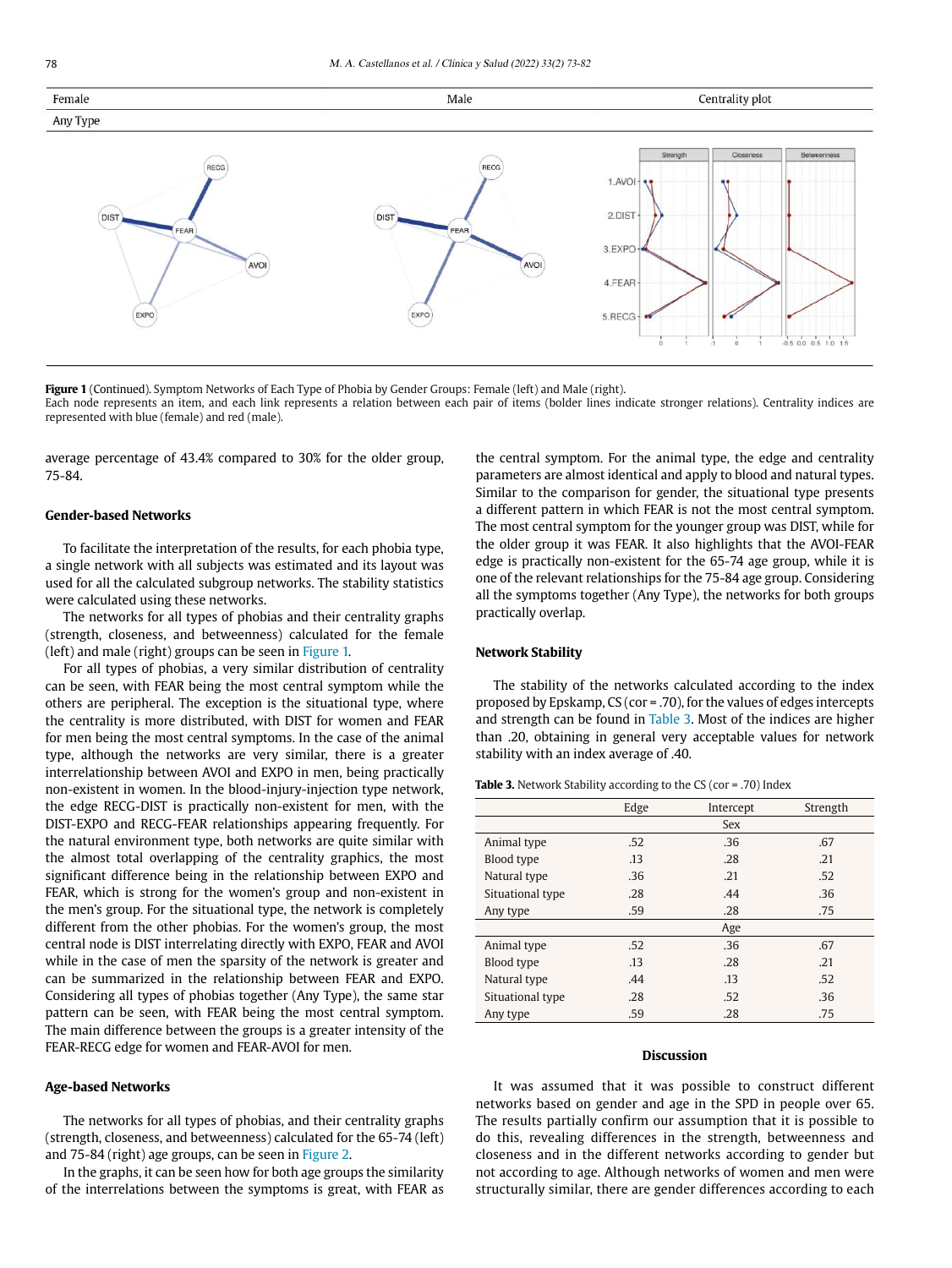

**Figure 2.** Symptom Networks of Each Type of Phobia by Age Groups: 65-74 (left) and 75-84 (right).

Each node represents an item, and each link represents a relation between each pair of items (bolder lines indicate stronger relations). Centrality indices are represented with blue (65-74) and red (75-84).

specific type of phobia, especially in the situational phobia type. The gender variable presents a greater presence of symptoms in women than in men for animal type, natural environment type, situational type, and in all types of phobias (Any Type Phobia) simultaneously. In contrast, no differences were found in the percentages of symptoms according to gender in the blood-injuryinjection phobia. For all types of specific phobia, the most frequent symptom for both groups was FEAR (marked and persistent fear that is excessive and unreasonable, cued by the presence or anticipation of a specific object or situation) and the least was RECG

(the person recognizes that this fear is excessive or unreasonable). Perhaps the greater presence of SPD symptoms in women than in men could be explained by the cultural aspects and the traditional gender roles assigned to women that encourage a greater societal permissiveness and the ability to express their fears and emotions (Castellanos et al., 2020). Women express their emotions more than men and are more likely to turn to mental health services when they have an anxiety problem (Volkert et al., 2018). However, another possible explanation has to do with the fact that women demonstrate more internalizing coping styles than men.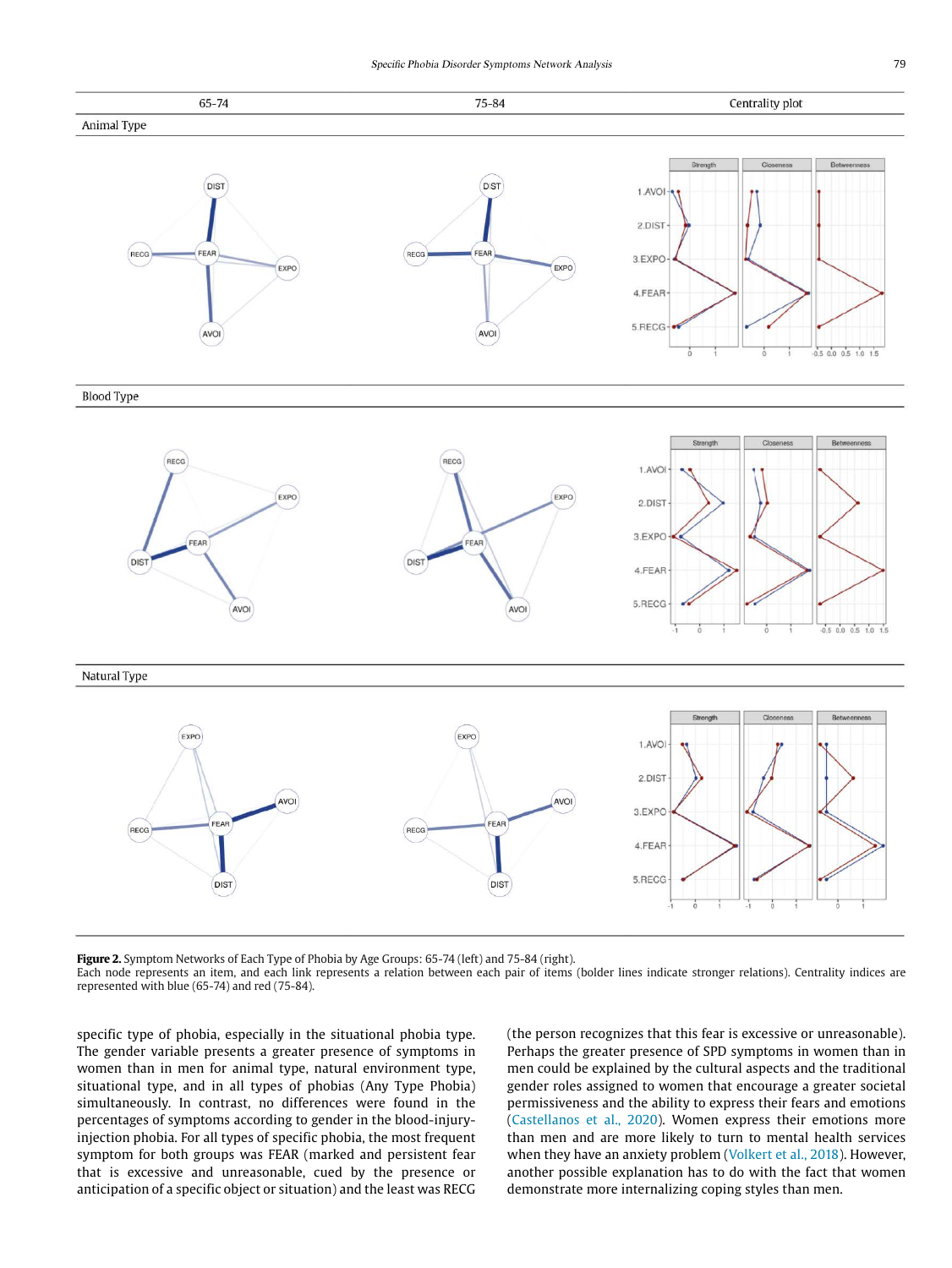

**Figure 2** (Continued). Symptom Networks of Each Type of Phobia by Age Groups: 65-74 (left) and 75-84 (right).

Each node represents an item, and each link represents a relation between each pair of items (bolder lines indicate stronger relations). Centrality indices are represented with blue (65-74) and red (75-84).

Concerning the networks developed in terms of gender, for all types of phobias, a very similar distribution of centrality can be seen, with FEAR (marked and persistent fear that is excessive and unreasonable, cued by the presence or anticipation of a specific object or situation) being the most central symptom while the others are peripheral. The main difference between men and women over 65 with SPD occurs in the situational type, where centrality is more distributed, with DIST (marked distress about having the phobia or avoidance/anxious anticipation/distress in the feared situation interferes significantly with the person's life) for women and FEAR (marked and persistent fear that is excessive and unreasonable, cued by the presence or anticipation of a specific object or situation) for men the most central symptoms. For the situational type, the network is completely different from the other phobias. For the women's group, the most central node is DIST (marked distress about having the phobia or avoidance/anxious anticipation/distress in the feared situation interferes significantly with a person's life) interrelating directly with EXPO (exposure to the feared situation almost invariably provokes anxiety, which may take the form of a situationally bound or predisposed panic attack), FEAR (marked and persistent fear that is excessive and unreasonable, cued by the presence or anticipation of a specific object or situation), and AVOI (the phobic situation is avoided or endured with intense anxiety or distress), while in the case of men the sparsity of the network is greater, and can be summarized in the relationship between FEAR (marked and persistent fear that is excessive and unreasonable, cued by the presence or anticipation of a specific object or situation) and EXPO (exposure to the feared situation almost invariably provokes anxiety, which may take the form of a situationally bound or predisposed panic attack). These results are consistent with the results found by Borsboom and Cramer (2013), according to which there is a high correlation between avoiding a phobic situation/object and feeling distress over having a specific phobia. These authors note that it is possible that these two symptoms are not directly related but that their association is caused by a third symptom of specific phobia (exposure to the phobic situation/object provokes intense fear, as a result of which a patient (1) avoids that situation/object and (2) feels distressed about the whole situation. Also, no difference in networks based on gender in SPD was found in a recent study conducted with adults (Kendler et al., 2020), where networks of women and men were structurally similar.

These gender differences can be critical in making a more comprehensive evaluation of the SPD as well as an early and more accurate diagnosis, as this information is not provided through traditional categorical classifications. In this sense, one repercussion in clinical practice relates to the intervention of the situational type phobia. In women, it would presumably be more effective to carry out interventions that prioritize the symptomatology of DIST (with the use of cognitive techniques when there are catastrophic interpretations about the symptoms suffered, and the use of psychophysiological techniques, mindfulness or acceptance and commitment therapy,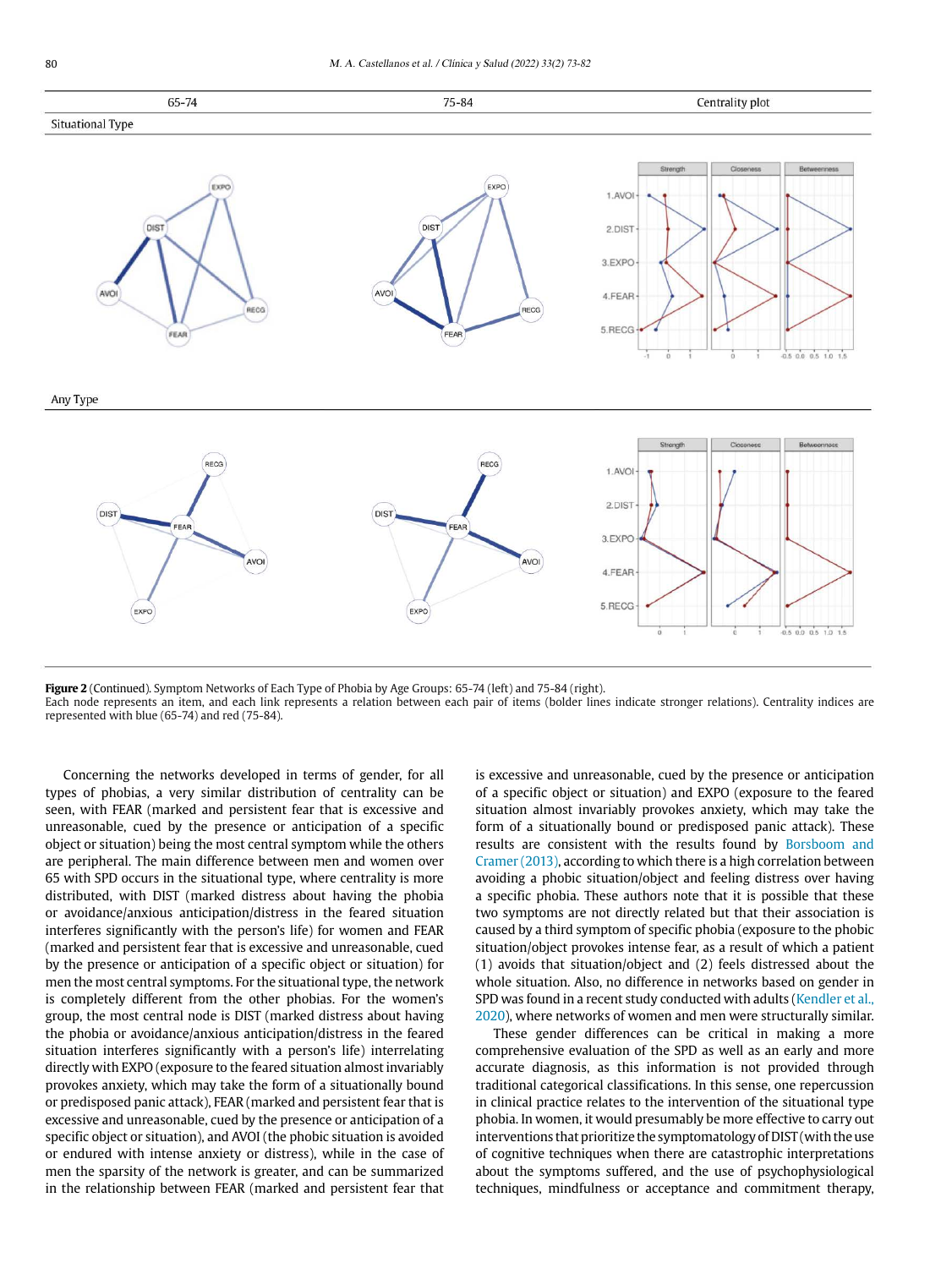that reduce the distress about having the phobia), that interrelate directly with EXPO, FEAR, and AVOI, while in men perhaps more useful interventions would focus on addressing EXPO symptomatology (with the use of behavioral exposure techniques, that reduce anxiety through habituation mechanisms).

Concerning age, for both age groups (65-74 and 75-84) there is significant similarity of the interrelations between symptoms, with FEAR (marked and persistent fear that is excessive and unreasonable, cued by the presence or anticipation of a specific object or situation) as the central symptom.

For the animal type, the edge and centrality parameters are almost identical and the same applies to BBI and natural environment types. Nevertheless, the situational type presents a different pattern in which FEAR (marked and persistent fear that is excessive and unreasonable, cued by the presence or anticipation of a specific object or situation) is not the most central symptom, which is DIST (marked distress about having the phobia or avoidance/ anxious anticipation/distress in the feared situation interferes significantly with the person's life) for the younger group and FEAR for the older group. It also highlights that the AVOI-FEAR edge is practically non-existent for the 65-74 age group while it is one of the relevant relationships for the 75-84 age group. Considering all the symptoms together (Any Type), the networks for both groups practically overlap. The change in network centrality over time is consistent with longitudinal studies, where it has been found that the centrality of a network can vary over time in major depression disorder (Madhoo & Levine, 2016), though there is no previous data on changes in SPD symptom networks with age. The stability in SPD symptom networks over time, and therefore between the two age groups, could be explained by the stability of the disorder itself. In this regard, Ausín et al. (2020) find that the mean duration of the phobia was approximately 20 years, and that people would adapt to living with this SPD by trying to minimize the interference of these symptoms in their everyday life.

The results obtained in the different networks developed show that the symptomatology of SPD behaves differently in women and men, but not in different age groups in people over 65. Along this line, Price et al. (2018) point out that mental health care should be personalized, looking for the predominant or central symptoms and problems in each patient, as occurs in the clinical formulation of cases. Clinical formulation is essentially a hypothesis about the causes, precipitants, and influences that maintain the psychological and behavioral problems and interpretations of each person (Eells, 2015). It is assumed that the usefulness of clinical formulation goes beyond the global explanation of the case and extends to the organization of complex and sometimes contradictory information, guidance for the planning and direction of treatment, coordination of the intervention team, communication between therapist and client and between professionals, its use as a basis for the assessment of change, as a support for the therapist's understanding of the patient, and, finally, as a re-organizing element of the patient's experience, narratives and identity (Muñoz et al., 2019).

Following the growing need to adopt a dimensional approach to mental disorders, the Hierarchical Taxonomy of Psychopathology (HiTOP) emerges as a dimensional system that constructs psychopathological syndromes and their components/subtypes according to the observed covariation of symptoms, grouping together related symptoms and thus reducing heterogeneity. It also combines co-existing syndromes into spectra, thus mapping comorbidity (Conway et al., 2019; Forbes et al., 2016; Kotov et al., 2017).

On the other hand, McNally (2016) notes that, even though no single method in the field of psychopathology is likely to provide answers to all the questions about the origins and treatment of psychological disorders, network analysis holds promise as both a scientific and practical approach to conceptualizing and guiding treatment of these conditions. Despite the important repercussions at a clinical level that adopting a dimensional perspective of psychopathology can have, Contreras et al. (2019) highlight that the clinical utility of network analysis is still uncertain as there are important limitations on the type of data included, the analytic procedures, and the psychometric and clinical validity of the results. For these authors, it would be premature to defend the fact that central variables found in specific studies should automatically become new intervention targets.

One of the main limitations of the study that we found was related to the representativeness of the sample. In the present study, exclusion criteria were applied for various technical reasons, barring people with a severe cognitive deficit or who could not be interviewed due to some sort of cognitive deficit or nursing home residents, the homeless, non-Spanish speakers, or people over 85 years old. The sample size and sampling method do not allow us to generalize with regard to the entire elderly population of the Region of Madrid, but it does provide a broad view of the situation. On the other hand, the results are based on DSM-IV-TR criteria for SPD and using DSM-5 diagnoses could have led to different results. Since the basic characteristics have remained the same, one would not expect very different prevalence estimates.

### **Conclusions**

The results obtained in the present study seem to support the network analysis perspective, giving greater weight to the centrality of the symptoms in a given disorder as well as the mutual dynamics between them, by showing different network analyses in people over 65 years old according to gender, which reveal the particular SPD characteristics for each group.

The results obtained in the different networks developed show that the symptomatology of SPD behaves differently in women and men, but not in different age groups in people over 65. Although networks of women and men were structurally similar, there are gender differences according to each specific type of phobia, in particular in the situational type. These gender differences can be critical in making a more comprehensive evaluation of SPD as well as an early and more accurate diagnosis.

The network analysis has allowed a more in-depth observation of the characteristics of SPD in elderly people, a population group in which this disorder is often undertreated. These results may be especially interesting for their clinical implications. They may help provide a more accurate diagnosis and lead to more effective interventions that address the most important, different, and characteristic symptoms and mutual relationships according to gender variables.

In summary, these results highlight the importance of considering gender when studying SPD in people over 65 years old, which will facilitate the personalization of treatments offered to this population in healthcare services. However, future research would be needed to develop rigorous analytical methods that allow us to explore the reliability of the networks. In addition, it is important to conduct studies that analyze symptom networks in SPD in different populations, taking into account the gender perspective.

#### **Conflict of Interest**

The authors of this article declare no conflict of interest.

#### **Acknowledgements**

We express our gratitude to all participants to the study, interviewers, dedicated collaborators, and local institutions that made this study possible.